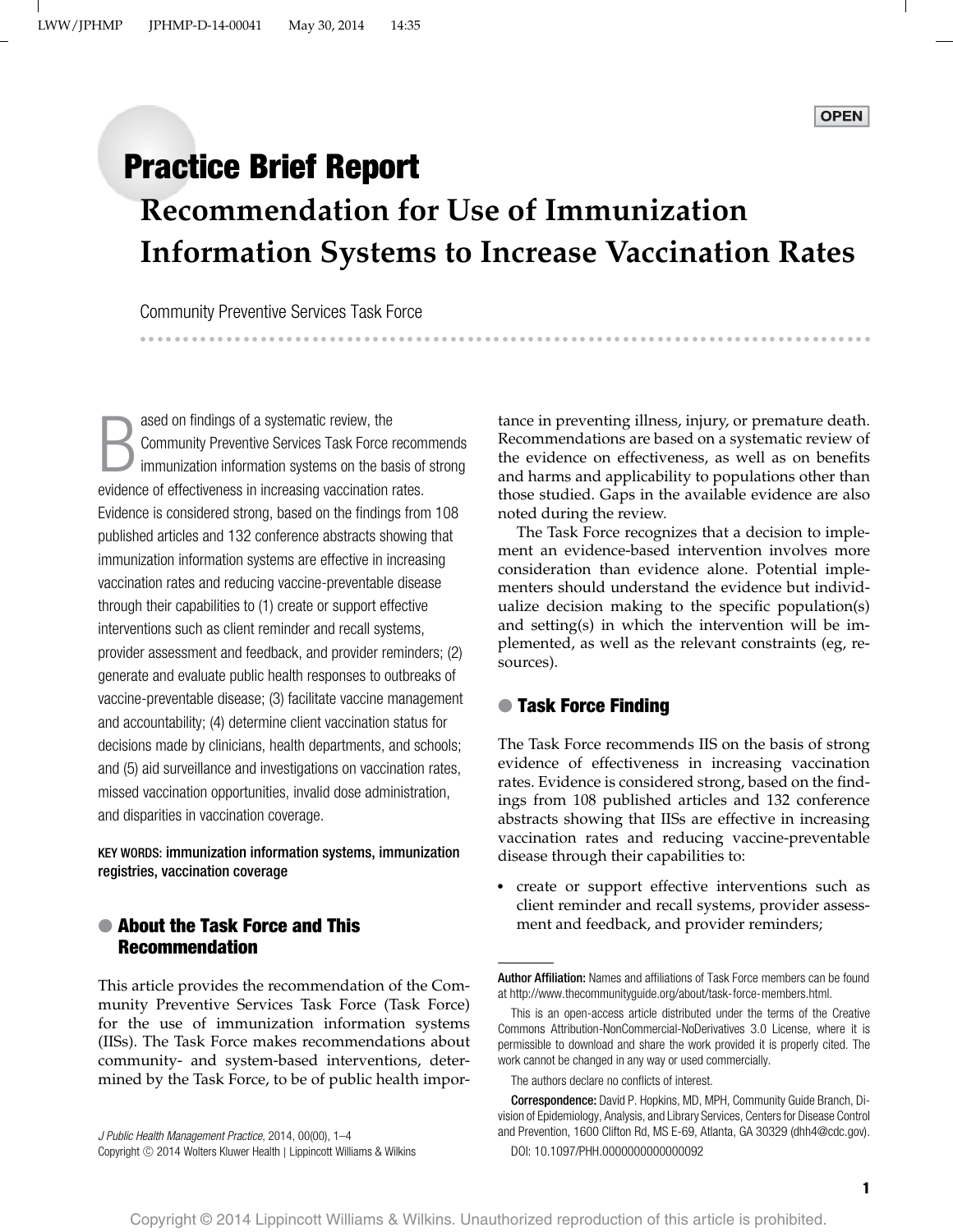- generate and evaluate public health responses to outbreaks of vaccine-preventable disease;
- facilitate vaccine management and accountability;
- determine client vaccination status for decisions made by clinicians, health departments, and schools; and
- aid surveillance and investigations on vaccination rates, missed vaccination opportunities, invalid dose administration, and disparities in vaccination coverage.

The full Task Force Finding and Rationale Statement are available at [www.thecommunityguide.org/](http://www.thecommunityguide.org/vaccines/RRimminfosystems.html) [vaccines/RRimminfosystems.html.](http://www.thecommunityguide.org/vaccines/RRimminfosystems.html)

#### ● **Definition**

Immunization information systems are confidential, population-based, computerized databases that record all immunization doses administered by participating providers to people living in a given geopolitical area.<sup>1</sup> At the point of clinical care, an IIS can provide consolidated immunization histories and forecasts for immunizations due or past due for use by a vaccination provider in determining appropriate client vaccinations. At the population level, an IIS provides aggregate data on vaccinations for use in surveillance and program operations and in guiding public health action with the goals of improving vaccination rates and reducing vaccine-preventable disease. In the United States, minimum functional standards for the operation of IISs were developed in 1997 by the Centers for Disease Control and Prevention, the National Vaccination Advisory Committee, and immunization program grantees. These standards are updated periodically.<sup>2</sup>

#### ● **Basis of Finding**

The Task Force considered a wide range of information relevant to program effectiveness. The Community Guide systematic review on which the Task Force finding is based<sup>3</sup> included articles published in the peerreviewed literature from January 1994 to April 2011, as well as abstracts presented at conferences in the United States between January 2002 and April 2011, with specific focus on 4 conferences (National Immunization Conference; Pediatric Academic Society; Vaccine University; Immunization Registry Conference). In addition to studies providing a comparative assessment of program impact, the Task Force considered articles providing descriptions of IIS program activities and capabilities. The Task Force finding represents the first effort within a systematic review for

the Guide to Community Preventive Services (Community Guide) to incorporate quantitative assessments of change with qualitative assessments of program activities.

The systematic review included a number of studies demonstrating the capabilities and effectiveness of IIS to generate or directly support interventions known to increase vaccination rates: (1) client reminder and recall systems; (2) provider assessment and feedback; and (3) provider reminders. In 2009, the Task Force determined that each of these interventions had strong evidence of effectiveness in increasing vaccination rates [\(http://](http://www.thecommunityguide.org/vaccines/index.html) [www.thecommunityguide.org/vaccines/index.html\)](http://www.thecommunityguide.org/vaccines/index.html).

The role of IIS in generating and evaluating public health responses to outbreaks of vaccine-preventable disease and other public health emergencies was also well described in the included evidence. Several studies characterized the use of IIS records and system capabilities to target reminder and recall notices during outbreaks of measles and hepatitis A, to evaluate provider responses during pertussis outbreaks, and to inform vaccine allocation during the 2009 H1N1 influenza pandemic.

Included studies also demonstrated the utility of IIS in facilitating vaccine ordering, inventory monitoring, and vaccine-related accountability, especially the use of IIS for vaccines available through the US Vaccines for Children (VFC) program. Studies also described efforts to integrate the VFC-required Vaccine Tracking System (VTrcks) within the existing IIS.

Interactions between IISs and health care systems and between IISs and schools and daycares were described in the available evidence. Several included studies described how IIS data were used by health care systems for quality measurements including HEDIS (Healthcare Effectiveness Data and Information Set) reporting. Many studies highlighted how inclusion of school and daycare data in the IIS helped improve data completeness and accuracy, thereby becoming a more useful tool for assessing student immunization status.

The Task Force found limited evidence to evaluate the use of IIS by vaccination providers in clinical settings. Although several studies described IIS utility in vaccine management, few studies provided information on whether and how vaccination providers used IIS data or capabilities during clinical encounters or in the management of client vaccinations.

Most of the identified studies described the use of IISs to provide surveillance information or to support specific investigations of changes, trends, or gaps in vaccination coverage in the population. In these cases, the IIS provided information for decision makers to use in planning and implementing additional interventions to address the identified issue. The included studies described a wide range of IIS surveillance capabilities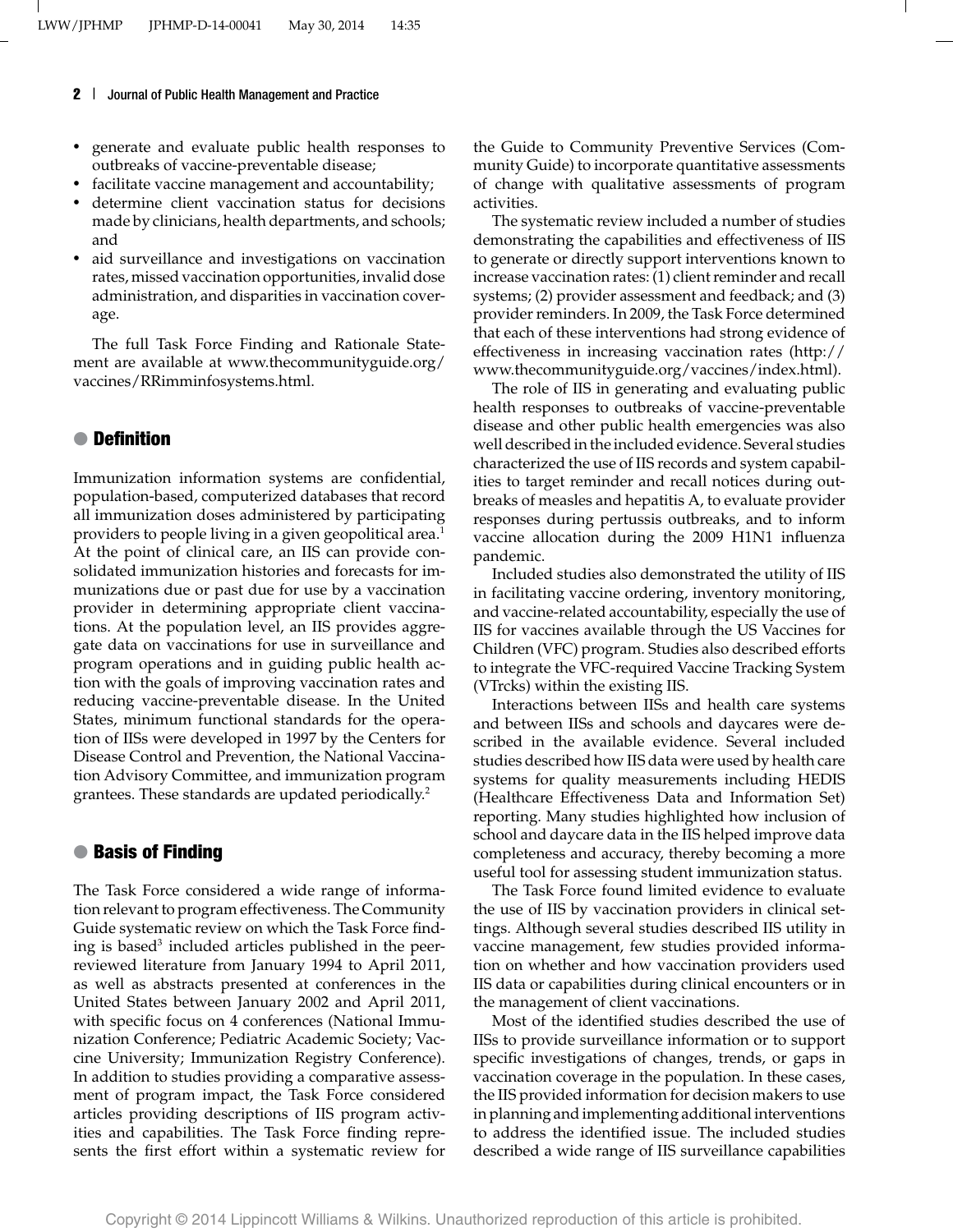including coverage assessments for specific vaccinations, investigations of coverage in high-risk subsets of the population, and an ability to monitor the uptake of new vaccines.

### ● **Applicability**

Most of the included studies described activities in the United States and findings are likely applicable to US settings, systems of care, and client populations. Available evidence may reflect the capabilities and accomplishments of more mature IISs, and effectiveness my not directly translate to IISs with lower rates of client, provider, or practice participation.

#### ● **Economic Evaluation**

A review of the economic evidence found 12 studies and 2 government reports that met Community Guide criteria for a systematic review of economic evidence. Most studies involving cost data evaluated (1) system costs of building an IIS and (2) cost of exchanging immunization data; most economic benefits focused on administrative efficiency. Four studies compared the benefits with costs and found net savings. A major challenge to evaluating a technology-based intervention is the change that comes with technological improvement and advancement. Although the cost and benefit data may be less applicable today owing to changes in system technology, data exchange methods, availability of vendor support, and system functionalities, it is likely that more up-to-date estimates would support the findings of cost savings in this review.

#### ● **Considerations for Implementation**

The Task Force found benefit of IISs in efficient implementation of common vaccination-related activities, such as the rapid generation of official vaccination records for use by schools, health departments, and vaccination providers, and the ability to use IIS data to assess coverage and develop activities to improve on it. Furthermore, the Task Force identified no specific harms of IISs. Vaccination provider concerns that may impede IIS implementation include the time and effort required to participate, as well as concerns about data quality of vaccination records (timeliness, completeness, and accuracy). Increasingly, providers are using electronic transfer of data, thereby reducing barriers to provider participation. However, remaining challenges include increasing IIS and electronic health record system capability to exchange data using Health Level Seven messaging standards. There is also a need to continue supporting implementation of standards for data

exchange and interoperability among IISs, health plans, Health Information Exchanges, and other health information systems. Finally, issues related to client participation and confidentiality requirements may limit the ways that IIS data can be entered, retrieved, or used for clinical and public health purposes. For example, in US schools, IIS utilization must adhere to the requirements of the Family Education Rights and Privacy Act (available at [www.ed.gov/policy/gen/guid/](http://www.ed.gov/policy/gen/guid/fpco/ferpa/index.html) [fpco/ferpa/index.html\)](http://www.ed.gov/policy/gen/guid/fpco/ferpa/index.html), which may impede the exchange of information.

#### ● **Information From Other Advisory Groups**

The National Vaccine Advisory Committee has published a series of reports on the progress of IIS over time and has stated that "IIS have demonstrated their effectiveness in improving immunization services and immunization coverage," while also highlighting barriers and challenges to their use. $4.5$  A number of associations and advisory groups have issued letters of support for IIS, including the American Academy of Pediatrics, the American Medical Association, the American Public Health Association, the National Medical Association, and the US Department of Education [\(www.cdc.gov/vaccines/programs/iis/](http://www.cdc.gov/vaccines/programs/iis/resources-refs/partner-org-support.html) [resources-refs/partner-org-support.html\)](http://www.cdc.gov/vaccines/programs/iis/resources-refs/partner-org-support.html).

#### ● **Healthy People 2020**

Broader implementation of IIS capabilities described in this review may be useful in meeting *Healthy People 2020* objectives to increase vaccination coverage and reduce vaccine-preventable disease. *Healthy People 2020* has established 2 IIS-related objectives: (1) to increase from 75% to 95% the proportion of children younger than 6 years whose immunization records are in fully operational, population-based IIS (IID-18) and (2) to increase the number of states that have 80% of adolescents aged 11 to 18 years with 2 or more age-appropriate immunization recorded in an IIS (IID-20) [\(http://healthypeople.gov/2020/topicsobjectives](http://healthypeople.gov/2020/topicsobjectives2020/objectiveslist.aspx?topicid=23) [2020/objectiveslist.aspx?topicid=23\)](http://healthypeople.gov/2020/topicsobjectives2020/objectiveslist.aspx?topicid=23).

#### ● **Evidence Gaps**

The Task Force noted a critical gap in the body of evidence reviewed: information about the daily use and utility of IISs to vaccination providers, especially in clinical settings, is lacking. As this is one of the major applications of IISs, gaining additional insight in this area is particularly important. Intervention research